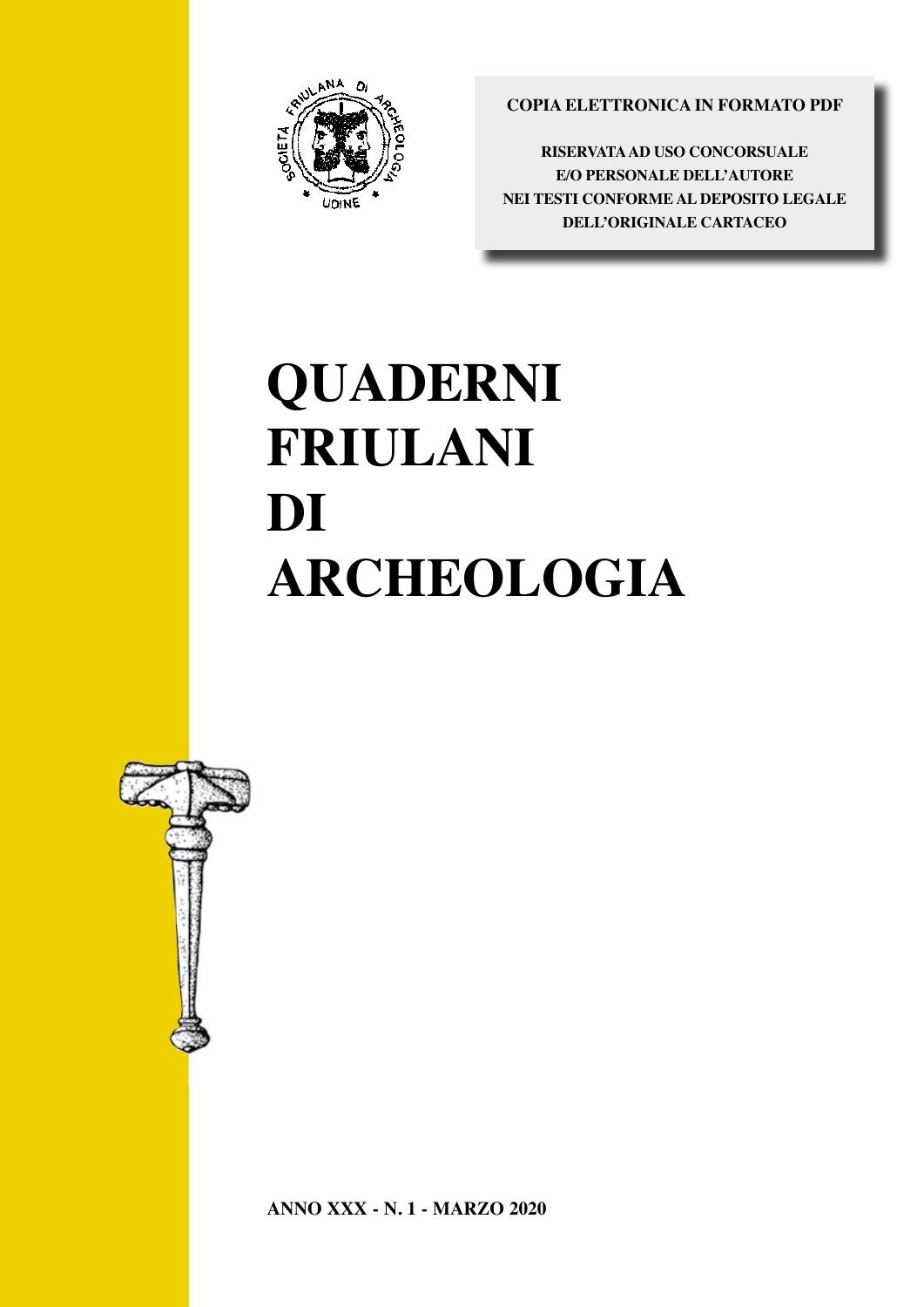## QUADERNI FRIULANI DI ARCHEOLOGIA

Pubblicazione annuale della Società Friulana di Archeologia - numero XXX - anno 2020 Autorizzazione Tribunale di Udine: Lic. Trib. 30-90 del 09-11-1990

© Società Friulana di Archeologia Torre di Porta Villalta - via Micesio 2 - 33100 Udine tel./fax: 0432/26560 - e-mail: sfaud@archeofriuli.it www.archeofriuli.it

ISSN 1122-7133

Direttore responsabile: *Maurizio Buora*

Comitato scientifico internazionale: *Assoc. Prof. Dr. Dragan Božič* (Institut za arheologijo ZRC SAZU - Ljubljana, Slovenia); *Dr. Christof Flügel* (Oberkonservator Bayerisches Landesamt für Denkmalpflege, Landesstelle für die nichtstaatlichen Museen in Bayern, Referat Archäologische und naturwissenschaftliche Museen – München, Germania); *Univ. Doz. Mag. Dr. Stefan Groh* (Stellvertretender Direktor - Fachbereichsleiter Zentraleuropäische Archäologie; Österreichisches Archäologisches Institut - Zentrale Wien, Austria)

Responsabile di redazione: *Stefano Magnani* Redattore: *Massimo Lavarone*

In copertina: disegno di una fibula da Ampurias (qui fig. 1, 5 a p. 144)

Pubblicazione realizzata con il sostegno di



.

**FONDAZIONE** န္ **FRIULI** 

Le immagini dagli scavi recenti di Aquileia sono pubblicate con il permesso della Soprintendenza Archeologia, Belle Arti e Paesaggio del Friuli Venezia Giulia.

Tutti i diritti riservati. È vietata la riproduzione del testo e delle illustrazioni senza il permesso scritto dell'editore.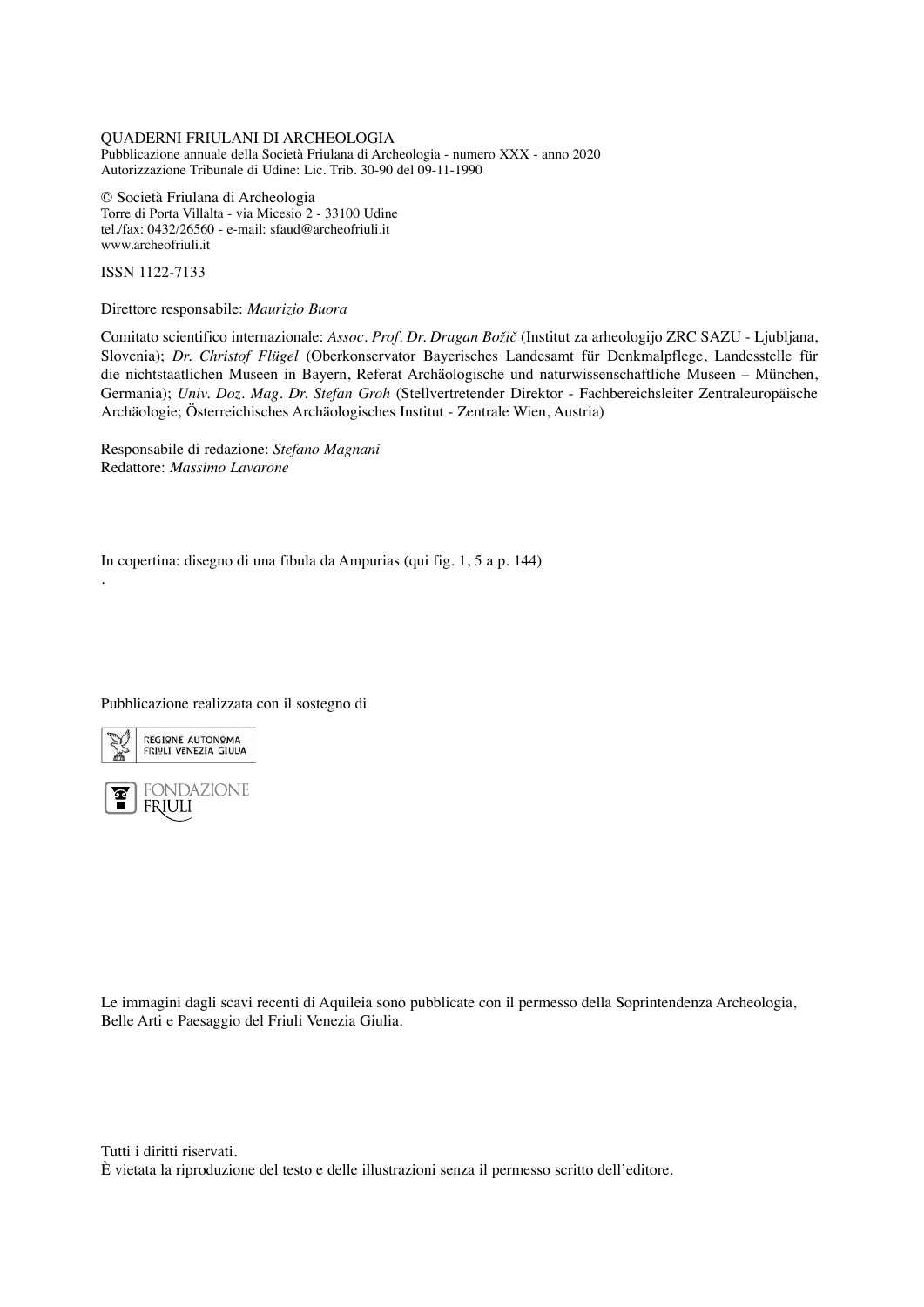#### **Resumen** Caraca: Una ciudad romana en el centro de España

El presente artículo versa acerca de los trabajos arqueológicos desarrollados en el yacimiento del Cerro de la Virgen de la Muela (Driebes, Guadalajara, España Central) entre 2016 y 2018. Esta investigación demuestra el emplazamiento de la civitas romana de Caraca, finalizando así un debate académico que se remonta nada menos que al siglo XVI. La relevancia del yacimiento, un oppidum carpetano que se torna en civitas de la Hispania Tarraconensis en época tardorrepublicana y altoimperial, reside en proporcionar una información crucial para nuestro conocimiento del proceso de Romanización en España Central, y muy particularmente en la cuenca del Tajo.

Palabras clave: Romanización; Caraca; Guadalajara; Hispania romana; ciudades romanas.

## **Riassunto**

## Caraca: una città romana nella Spagna centrale

Con il presente articolo si presentano i risultati degli scavi condotti, tra 2016 e 2018, nel sito del Cerro de la Virgen de la Muela (Driebes, Guadalajara, Spagna Centrale), che hanno confermato come la *civitas* romana qui rinvenuta corrisponde a Caraca, portando a termine una discussione aperta già nel Cinquecento. La rilevanza di questo sito, un *oppidum* carpetano, poi divenuto una delle civitas dell'Hispania Tarraconensis in età tardo-republicana ed alto-imperiale la cui conoscenza diventa cruciale per la ricostruzione del processo di romanizzazione della Spagna Centrale, e più in particolare, della valle del fiume Tago.

Parole chiave: romanizzazione; Caraca; Guadalajara; Spagna romana; città romane.

## **Abstract**

This paper deals with the different archaeological works carried out at the site of Cerro de la Virgen de la Muela (Driebes, Guadalajara, Central Spain) from 2016 to 2018. This research assets the location of the Roman civitas of Caraca, bringing an end to a scholar discussion from the 16th century onwards. The relevance of this site, a Carpetanian oppidum turned into a civitas of the Hispania Tarraconensis in the Later Republican and Early Imperial ages, lies in the crucial information it provides to improve our knowledge about the Romanization process of central Spain and particularly of the Tagus river basin.

Keywords: Romanization; Caraca; Guadalajara; Roman Hispania; Roman cities.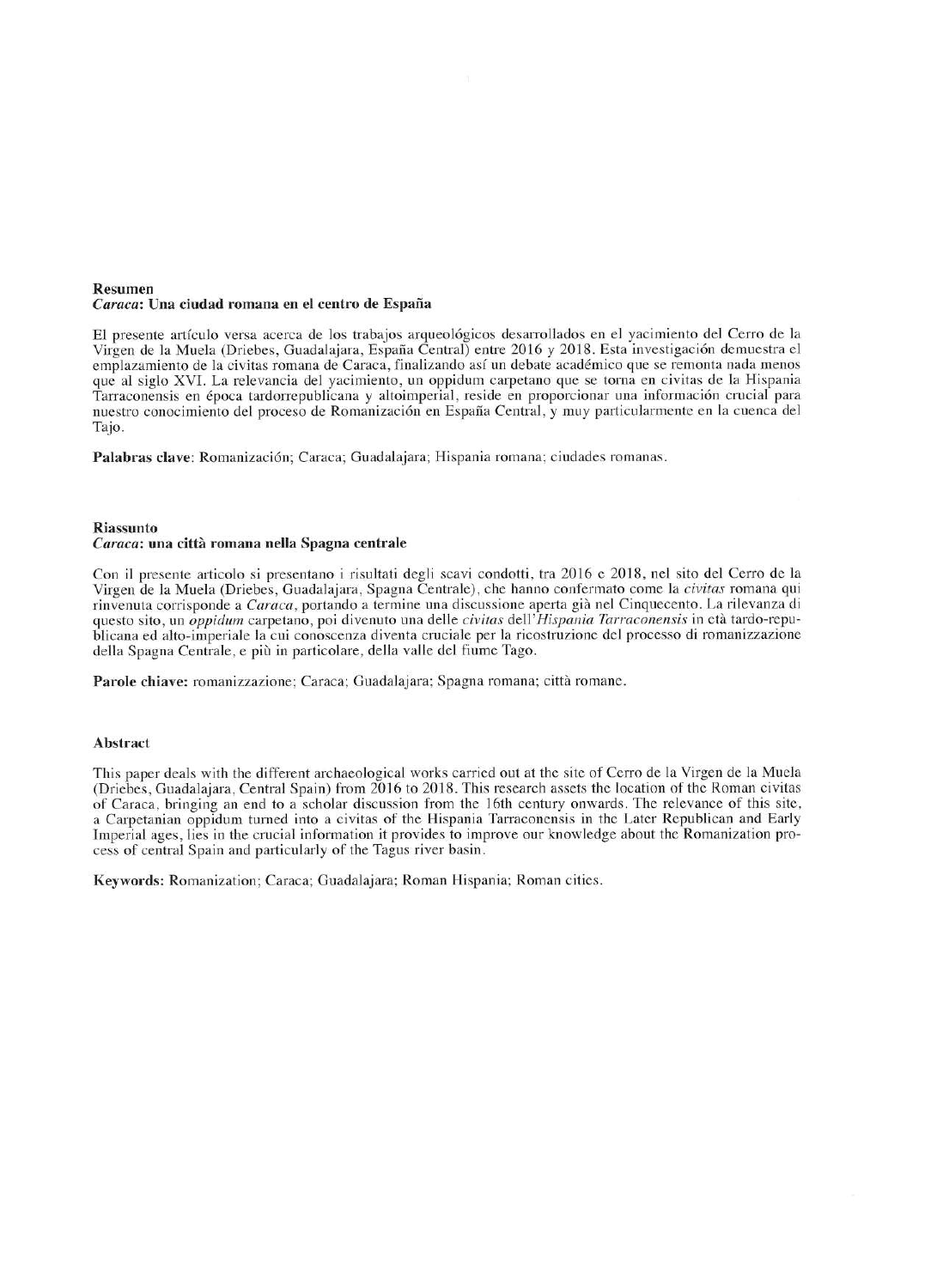# *CARACA***: A ROMAN CITY IN CENTRAL SPAIN**

Emilio *Gamo Pazos*, Javier *Fernández Ortea*, Saúl *Martín GONZÁLEZ* David *Álvarez Jiménez*

**INTRODUCTION** 

The archaeological site of Cerro de la Virgen de la Muela, the ancient Roman city of *Caraca*, is placed on Driebes, a village located in the Spanish province of Guadalajara which is included in the autonomous community of Castilla-La Mancha.

This city was strategically based on central Spain, in a hill alongside Tagus river surrounded by two streams running eastwards, Arroyo del Barranco, and westwards, Arroyo Salobre. Also, there is evidence of river navigation at the Tagus river as some amphorae were found associated to a hypothetic Roman pier in the nearby northern village of Trillo <sup>1</sup>.

In this paper we want to summarize the publications of the multidisciplinary research team involved in the study of this archaeological site  $2$ .

The existence of relevant archaeological remains at the Cerro Virgen de la Muela encouraged the need to study in depth to know its magnitude. First, as a consequence of the construction of the Canal of Estremera in 1945, the Driebes Hoard was found there and is now at the Museo Arqueológico Nacional. It dates back at the end of the third century BC and whose weight is 13.8 Kg. It consists of fragments of bullion silver, ingots, vessels, jewellery and coins <sup>3</sup> . Following this, an interesting scholar debate <sup>4</sup> findings. However discussing the chronology and purpose of these findings after this period, in the 1980s there was no deep interest, until some archaeological surface surveys were done by Abascal<sup>5</sup> and Sánchez-Lafuente<sup>6</sup>, who proposed the location of the ancient city of *Caraca* on the hill. This was a new step on an old historiographical discussion originated in the  $16<sup>th</sup>$ century <sup>7</sup> . In fact several location proposals for this Roman city have been made as Almoguera<sup>8</sup>, Carabaña<sup>9</sup>, Córcoles<sup>10</sup>, Guadalajara<sup>11</sup>, Risco de las Cuevas de Perales de Tajuña<sup>12</sup>, Taracena<sup>13</sup> and Tarancón 14.

Following these reasons, as a preliminary step towards a deeper research on this place, we decided to study the materials from the site that nowadays are preserved at the Museo de Guadalajara.

A map of the ancient Roman city of *Caraca*

In 2016, after an intense work of reviewing the cartographic, toponymic and bibliographic documentation, we designed a field research project (File number research: 16.1448) in two phases. The first phase, an intensive field survey on the site's core (8 hectares). Secondly, an aerial and geophysical survey was carried out. The surface survey concerned three main areas. Firstly, the one that lies to the north west of the Roman city in a place called Cerro Esporteado, where the oldest materials were found: lithic material as well as Bronze Age, Iron Age I and Carpetanian pottery (painted, *jaspeada* pottery and also stamped pottery). The second area, which is placed immediately on



Fig. 1. The Cerro de la Virgen de la Muela according to the 2016 geophysical survey (Caraca Archaeological Team -CAI-Archeometry-U.C.M.).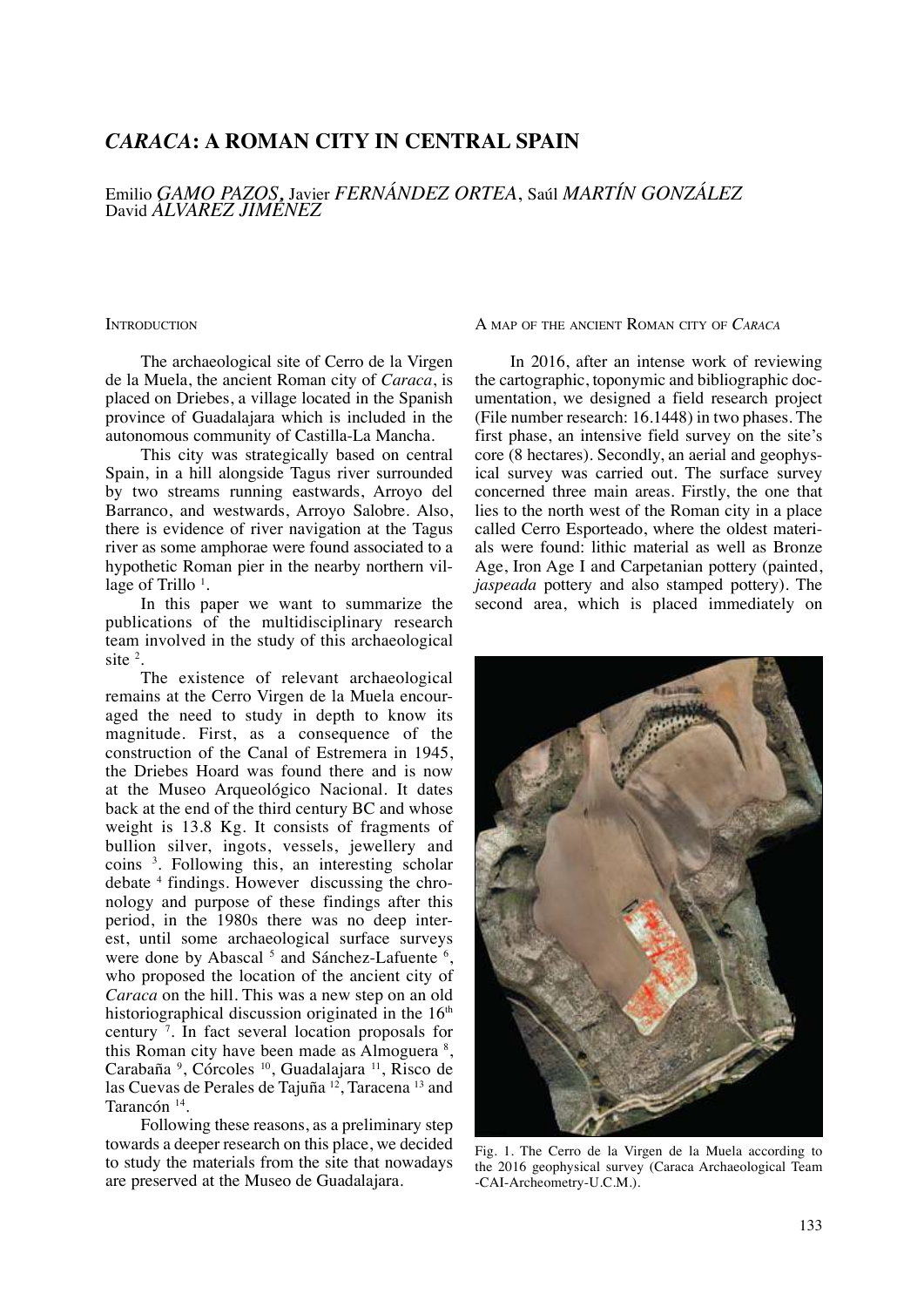

Fig. 2. Planimetry obtained because of the 2016 and 2018 geophysical surveys and aerial photographs of Spanish Instituto Geográfico Nacional (Caraca Archaeological Team - CAI-Archeometry-U.C.M.).

the Southern plateau, revealed Carpetanian and Roman Republican pottery (black-glazed pottery and Dressel 1 amphorae) and as well as diverse Roman Early Imperial materials (Roman commonware and Roman painted pottery of indigenous tradition, Hispano-Roman Samian ware, *dolia*, *tegulae* and *imbrices*).

The third area occupies a wide plateau divided into two sub-sectors. The Northern is characterised by a quantity of storage equipment (*dolia*), kitchen ware (Roman common-ware) and building materials (*tegulae* and *imbrices*), while the Southern shows numerous high-quality remains: Samian ware (Italic, Gallic and Hispanic), Roman com-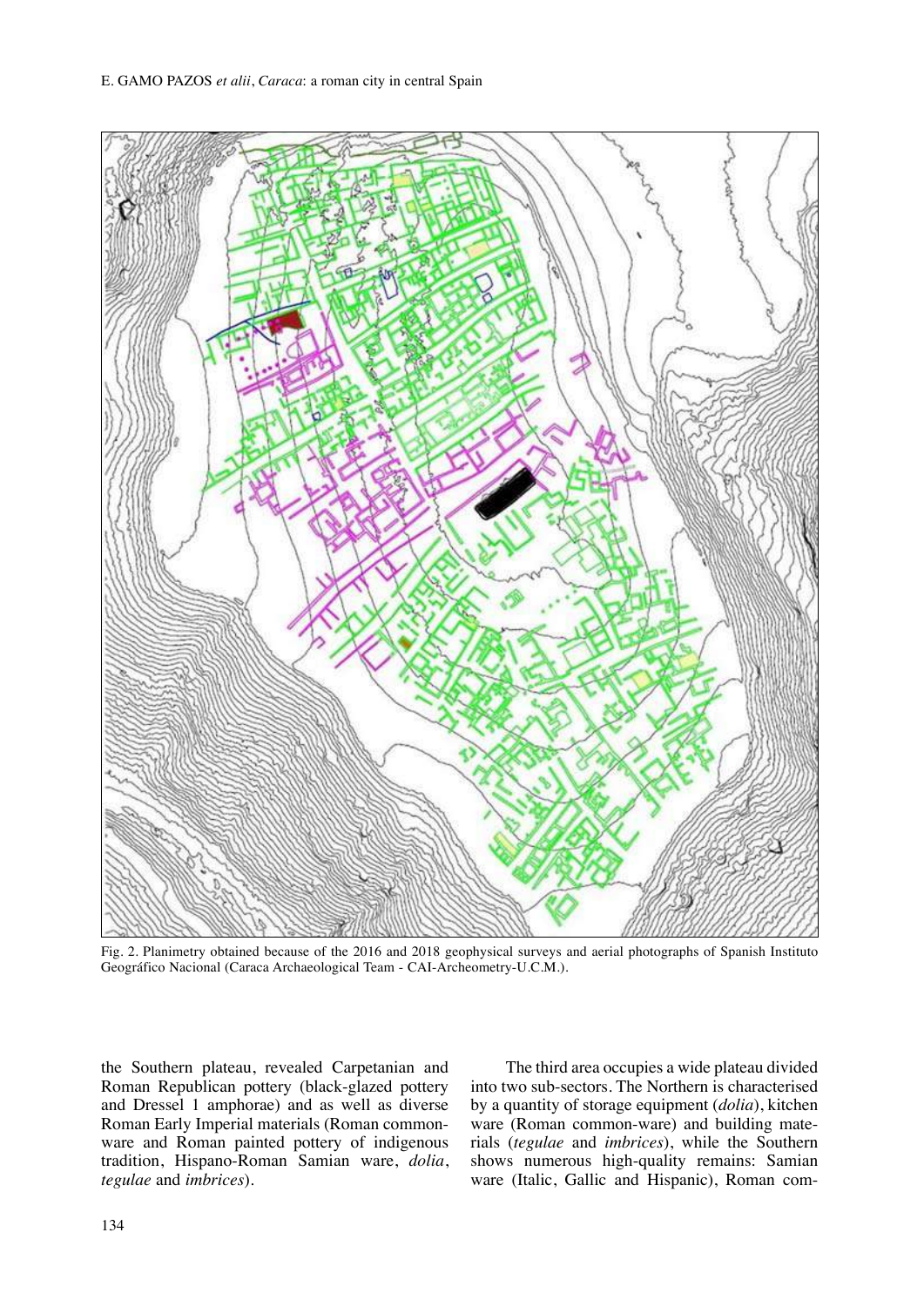

Fig. 3. Archaeological excavations in the Roman city of Caraca.

mon-ware, glass, *stucco* (red, black, yellow and blue) and remainders of *opus signinum*. Likewise some pottery sherds of black-glazed pottery and Carpetanian pottery. The ruins of a  $16<sup>th</sup>$  century shrine, built with reused Roman ashlars and columns, marks the borders of both areas.

The geophysical survey was done by Univ. Complutense's Archaeometry and Archaeological Analysis Centre of Madrid. They first created an aerial digital model with a drone and later surveyed a surface of 10322 m<sup>2</sup> with a 600 Mhz 3D multichannel array system Stream X Georadar. Their work resulted into non-invasive horizontal and vertical stratigraphies which permitted to know the plan of a Roman city with a *forum*, a *kardo maximus*, a *decumanus maximus*, a hypothetical *macellum*, a *domus*, several *insulae* and baths. The existence of a *forum* surpassed our previous expectations as this site, in opposition to some previous scholar opinions, definitively was not a *mansio* or a *vicus* but a city.

With this data we deducted that this site was the Carpetanian city of *Caraca* cited both by Ptolemy

(*Geog.* 2.6.56) and the Ravenna Cosmography (313.10) and placed at the *Complutum*-*Carthago Nova* Roman road, being located practically equidistant to the cities of *Complutum* and *Segobriga*  which are the first and the third milestones of this road according to the sources. During the Early Roman Empire this city belonged to the *Hispania Tarraconensis* province. Furthermore, the highly probable presence of a Late Roman military camp to the city's Southeast <sup>15</sup> helps to identify this city with the *Caraca* besieged by Sertorius in 77 BC (Plutarchus, *Sert.* 17.1-13). Likewise, at the nearby necropolis of Dehesa de la Algarga (Illana, Guadalajara) was found a funerary inscription from the second century  $AD<sup>16</sup>$  of a public servant who was born in *Caraca*<sup>17</sup>.

We also found an aqueduct (File number research: 161742-P1), a structure which emphasizes this site's importance. The *caput aquae* is placed three kilometres away from the city at the Lucos stream. This toponym comes from the Latin noun *lucus* (according to the Oxford Latin Dictionary *lucus* means 'sacred grove, or just "grove"). At the place called "El Canalejo" we located thirteen fragments of a channel spread across 112.9 meters of the aqueduct route. This was constructed using an *opus caementicium*'s formwork and a *specus* recoated by *opus signinum*. The canal was possibly covered by tiles, that is, an aqueduct similar to the one found at the nearby city of *Segobriga* 18. Precisely its likeness and proximity to this city make possible that both aqueducts were contemporary and were built in the second half of  $1<sup>st</sup>$  century AD, the very moment of *Caraca*'s monumentalization process. Even more, it's probable that both constructions were designed and created by the same work team <sup>19</sup>.

Regarding the ancient transportation network, the Roman road has been identified at the Camino de la Meseguera, a path used until recently by coaches. The road reaches the city from the south across an artificial slope on the eastern hillside where some remains of the old pavement have been found. The importance of the road *Complutum*-*Carthago Nova* was remarkable as *Carthago Nova* was the capital of a *conventus iuridicus* and later of the *Carthaginiensis* province. To sketch the itinerary of the road we know several nearby ancient milestones as the one erected by Maximinus Thrax in Uclés 20 and the nearer three found in Huelves and placed by the emperors Tiberius and Trajan 21.

It's remarkable to emphasize both popular support and the media impact of the research. Not only regional and Spanish media spread the find but also international broadcast and print journalism. For example, "The New York Times" dedicat-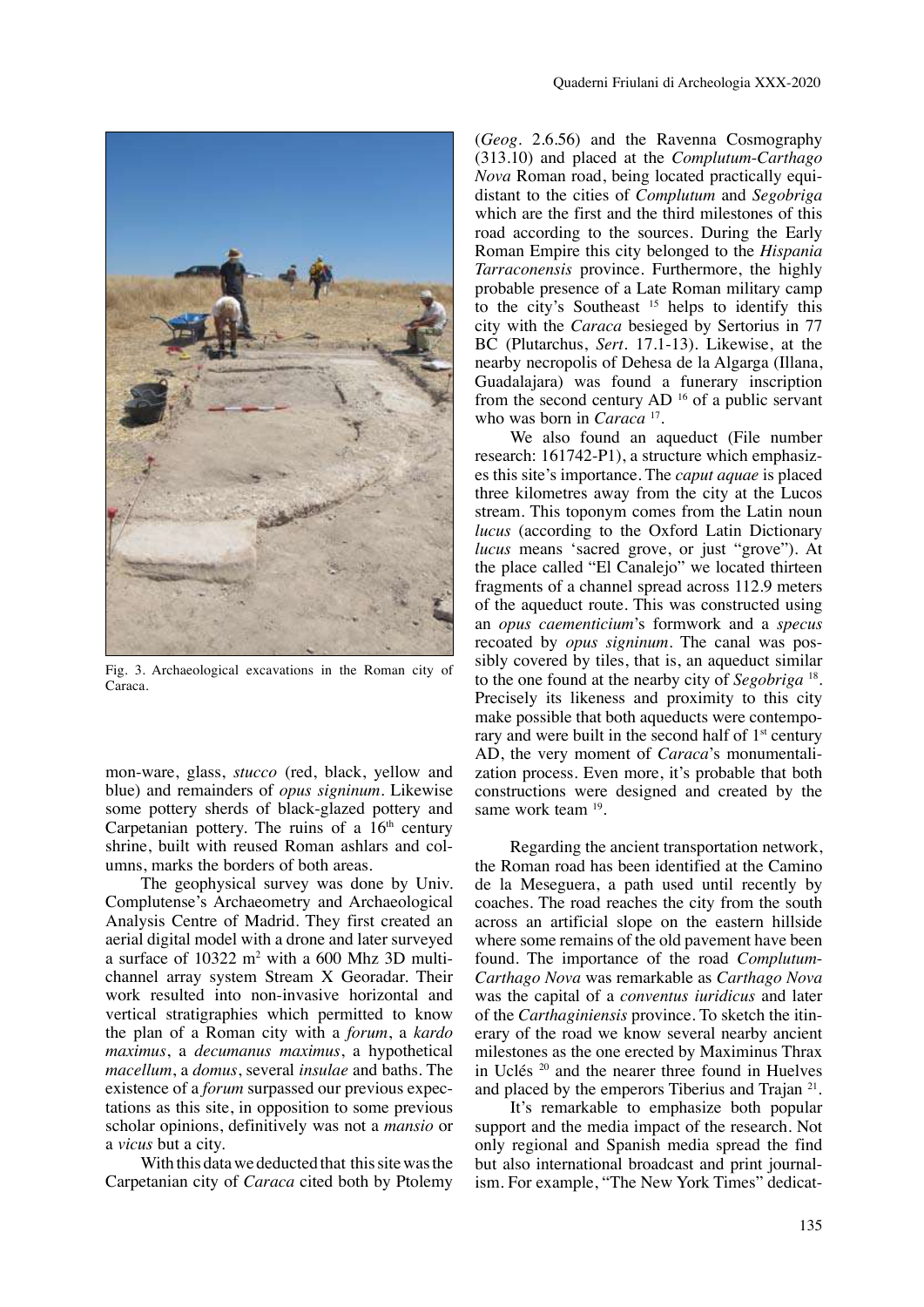ed an article (April 23rd, 2018) as well as Chinese "People's Daily" (February 21st, 2017), Vatican's "L'Osservatore Romano" (February 22<sup>nd</sup>, 2017) or the Argentinian daily "La Nación" (March 8<sup>th</sup>, 2017).

Because of an agreement signed by Guadalajara's provincial government and the Council of Driebes on 2018, we did a new Georadar survey (File number research: 18.2054- P1) on the Western and Northern hill's areas with the Univ. Complutense's Archaeometry and Archaeological Analysis Centre. On account of this together with the study of the aerial crop and soil marks provided by the Spanish Instituto Geográfico Nacional's aerial pictures we have a complete picture of the city's layout. The Georadar results imply changes on the urbanisation process according to two occupation phases: Republican and Early Imperial. The urban layout was influenced by the former Carpetanian *oppidum*, and that's the reason why the city design doesn't fit into the Roman traditional square grid.

The city was based on a key thoroughfare, the *kardo maximus*, running Northwest-Southeast, although at the South of the *Forum* there are several streets that run parallel to the civic square and compartmentalise the housing blocks. To the North of the *Forum* arise several streets running Northeast-Southwest perpendicular to the *kardo maximus* that can be deemed as diverse *Decumani*  that delimit huge blocks. On the Northeast we have observed a big *domus* with peristyle. The entrance to this part of the city was carried out through the North and the East, where an empty space focused on the traffic reorganisation is placed. On the other hand, at the West of the *Forum* we have noticed a probable 25 m<sup>2</sup> altar or shrine. The Geo-radar survey didn't found the remains of the wall but on the North-Eastern sector appeared a structure possibly connected with the water distribution and that can be identified as a *castellum aquae*.

## The *forum* of *Caraca*

We dug out in 2017 three trenches (File number research: 170734 P1) to check the 2016 Geo-radar results. Two of them at the very *forum*, a central open space with some circular points on the South interpreted as column bases and as well several buildings to the North and East. The structures were located at the same height and we considered they were erected on an Early Imperial date. The presence of such civic space verifies that *Caraca* was a *municipium*. This is very important in itself as *Caraca* is the first promoted Roman city known in the current province of Guadalajara.

In the first trench (named A, 5 x 14 m at NE to the *forum*), a couple of phases came to light. At the older one  $(1<sup>st</sup>$  century AD) this zone belonged to the Eastern sector of the *forum,* where the remains of a two floors building were unearthed. The lower one was a *cryptoporticus* identified as a *taberna* according to several pieces from *dolia*  (even a *dolium* on primary position on the floor of this room) found here. The upper floor, on the other hand, had an undoubted public function, since the major presence of *stucco* (sometimes polychromed and/or depictions and/or carved graffiti) such as cornices and plasters, fragments of marble and some metallic elements used on a big gate were found. This upper floor collapsed (accidentally or not?) at mid-2nd century AD.

After the end of this area as a public building, a new East-West-oriented wall was erected here, partitioning the room over the fallen materials and remains of the lower floor. This shows the loss of every public function by the *forum* at mid-2nd century AD, although a certain squatter settlement, dated back on late 2nd-early 3rd centuries AD, actually still lived on.

The second trench (B, 7x 10 meters and even extended in 3 x 2 m to NE) was set by the Southern boundary of the *forum.* A couple of settlement phases were again documented. Here a couple. The older one, which dated on Roman Late-Republican period  $(2<sup>nd-1st</sup>$  centuries BC), showed the existence of several rectangular households following the Carpetanian  $(2<sup>nd</sup>$  Iron Age culture of Central Spain)-Roman tradition, thus stone plinths and remains of the former adobe walls. In addition, a noticeable ash layer came to light, related with a 1st century BC blaze, perhaps linked to the Sertorian War. Two stages came to light in this Roman Republican phase, closely related in time. One of the Carpetanian-Roman households presented a stone circular addition, interpreted as a storeroom containing many painted pottery sherds, an *oinochoe* lip, black-glazed pottery and pottery sherds of Dressel 1A amphorae. On the other hand, the second phase on this trench belongs to the erection of the city *forum* at Early Roman Empire age  $(1<sup>st</sup>$  century AD). From this period a portico was documented, limited to the South by the foundations of a long wall, while four bases of pillars (one almost completely lost) closed this space, 4 meters Northwards the wall (and 3m as intercolumniation). This covered porticoed area presented a poorly-conserved white lime-based pavement as a using surface. At this level, a glass unguent and several pieces of oil lamps came to light. Among these, it should be pointed out the finding of a derived Dresssel 3 type, perhaps belonging to a pottery workshop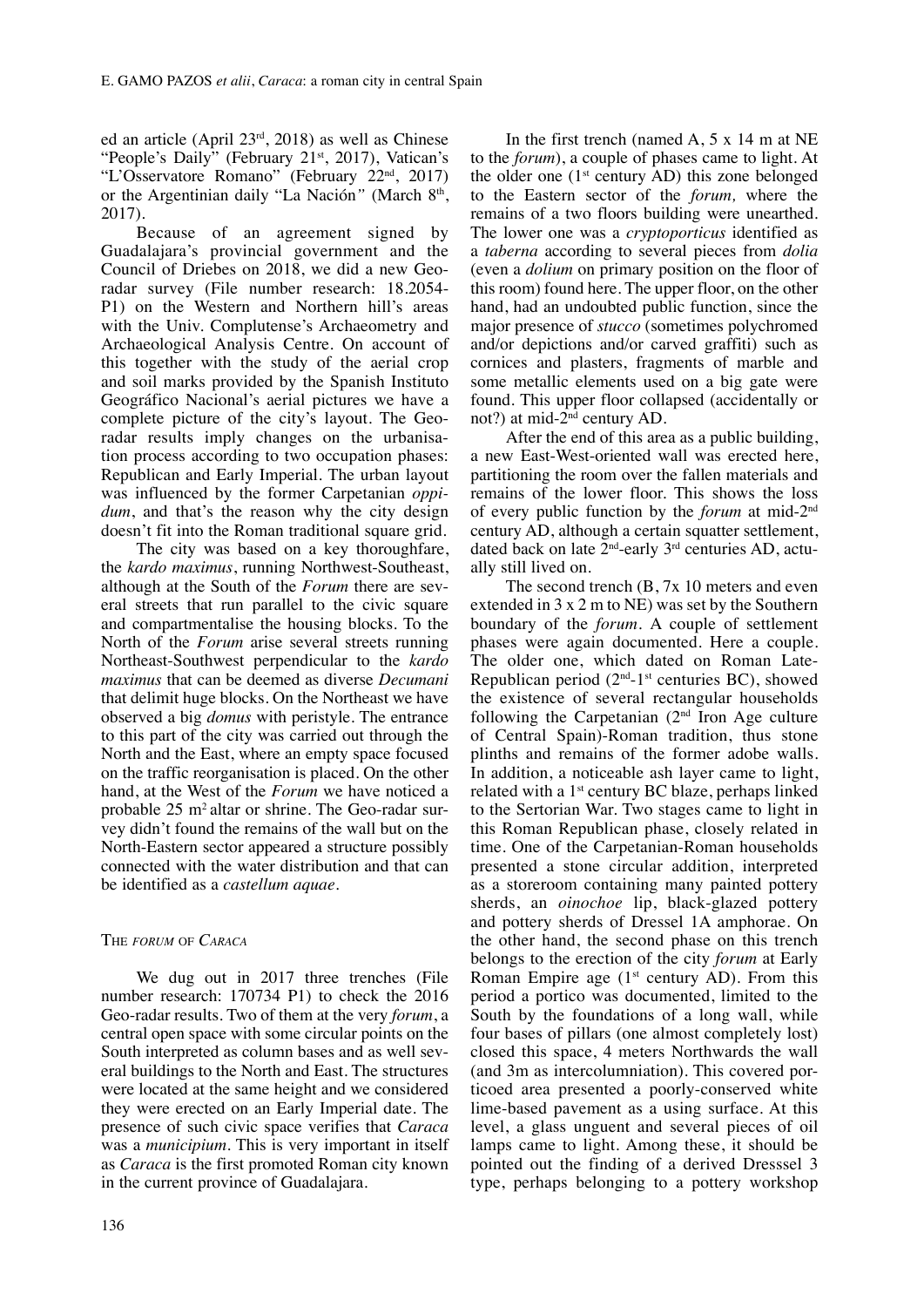

Fig. 4. Virtual reconstruction of the I century AD building in the Trench A (by Daniel Méndez).



Fig. 5. Virtual reconstruction of the Early Empire age portico in the Trench B (by Daniel Méndez).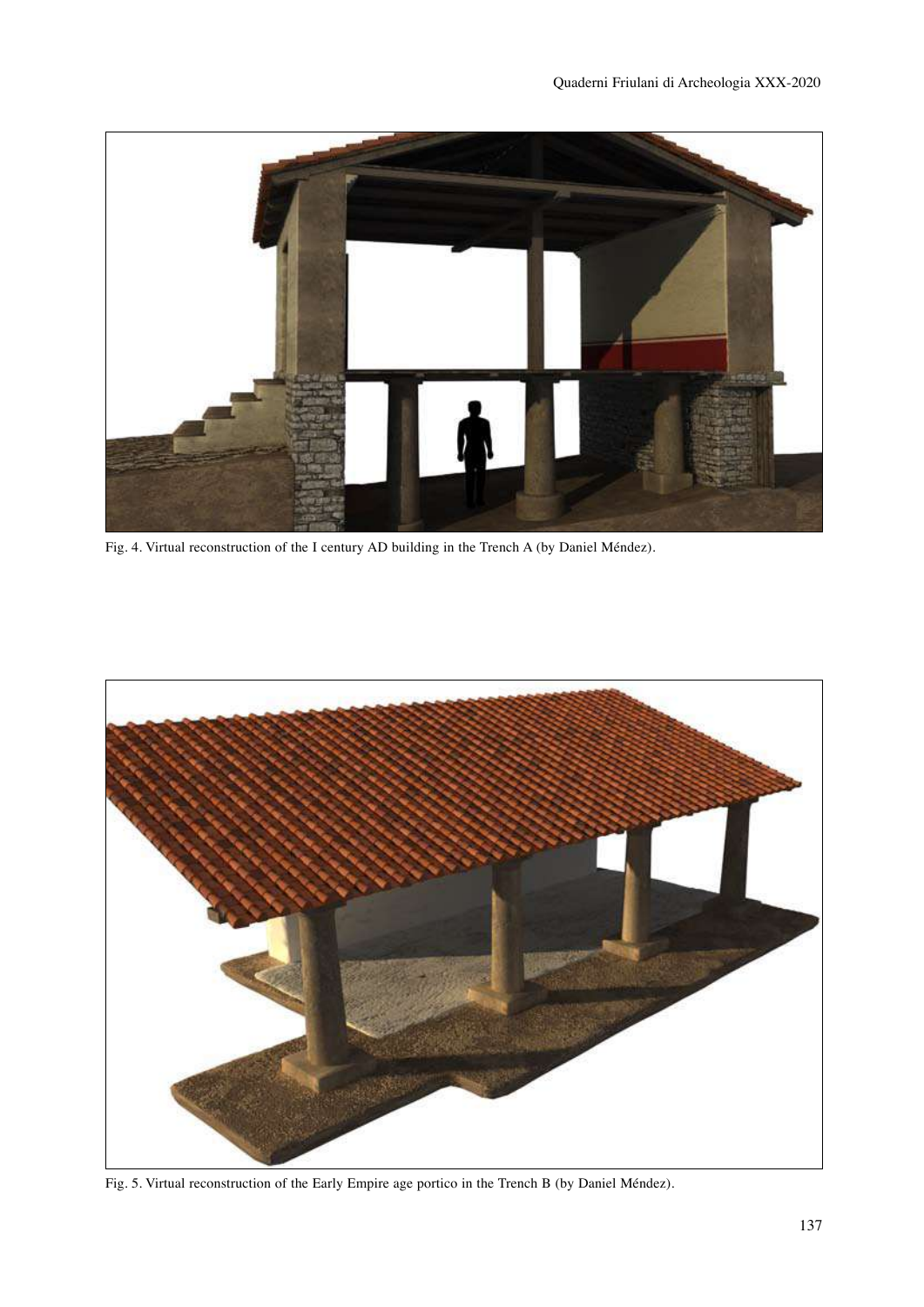from the *Isturgi*'s productions (current Andújar, Andalusia) at Julio-Claudian age.

A third thrench  $(C, 2 \times 6$  meters) was performed over a *decumanus maximus'* section. Pavement was composed of small peebles, laying upon massive limestones. On both sides, two ditches were actually documented in order to drainage the road. Every ítem recovered on this trench came from the Early Roman Empire age.

## The public baths

The summer 2018 campaign (File number research: 180358-P1) focused on the North-Western sector of the city, where a previous aerial photograph, taken from the Spanish Instituto Geográfico Nacional, provided the image of a massive building (ca. 900 m2 ) by the *kardo maximus.* Here we plan a new trench (D, 30 x 6 meters, even extended Northwards 3 x 5 additional meters), unveiling the existence of a public monumental baths complex on this sector. This is a new evidence for the identification of Cerro de la Virgen de la Muela = ancient *Caraca,* and also for the legal promotion of this *civitas.* The bath complex was erected in the mid-first century AD, so very much in the general pattern of the massive civic monumentalization process lived in *Caraca* as a result of the legal promotion of the city, as the archaeological record of both campaigns (2017 and 2018) actually testifies. On this very same historical context, the aqueduct to supply this *civitas* was also risen 22, as



Fig. 6. Excavated area of the public baths in the 2018 campaign (By E. Martín).

the strong similarities with the one of *Segobriga*  seems to underline  $2<sup>3</sup>$ . Furthermore, not only the aqueduct but also the *Caraca*'s complex itself shows a certain noticeable parallel with the one of Segobriga<sup>24</sup>, dated at Flavian age (later 1<sup>st</sup> century AD). This would perhaps confirm the chronology of the *Caraca*'s baths, and even open an interesting discussion about the possible common authorship, in terms of specialized craftsmen and masons, for both complexes. Whatever the case, in order to erect the building, placed on an Eastern-Western slope of the hill, the Caracitani had to flatten the terrain. The final solution becomes especially visible on the *palaestra* (yard), where a big number of items from previous stages (Carpetanian *jaspeada*



Fig. 7. Corridor to access the baths building from the palaestra (Caraca Archaeological Team).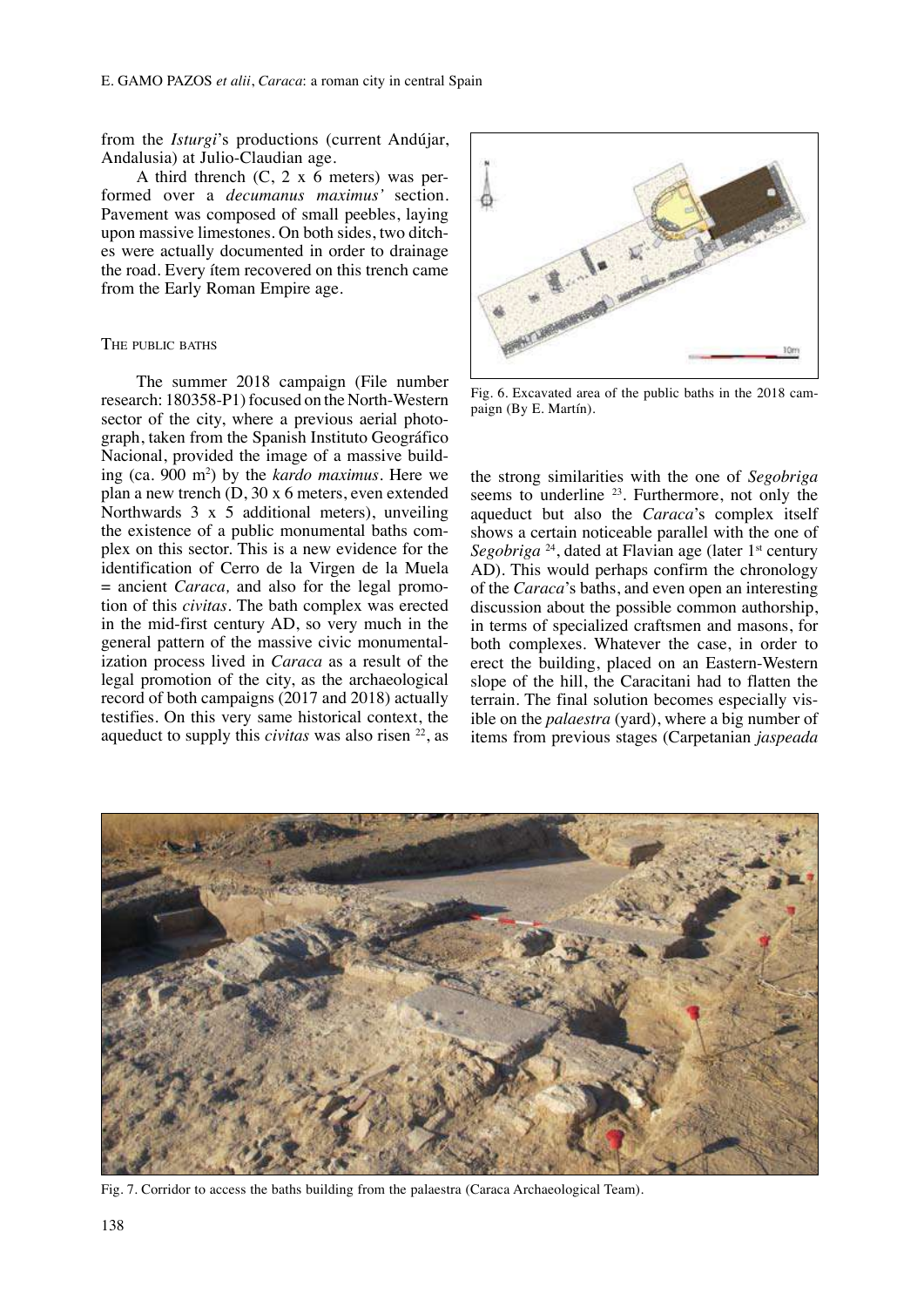pottery, black-glazed pottery, etc... among others) were employed as leveling debris. Obviously, this construction process affected heavily to the previous phases structures.

Excavations of the public baths evidenced the existence of three different zones: the *palaestra*  and the possible *frigidarium* and *tepidarium.* The first one consisted in a partially porticoed area for gymnastics, sports, meetings and chats. The remains of five bases for the portico, at different heights, have been evidenced. The slope was saved by successive terraces taking to the Eastern chambers. In general this *palaestra* has been badly spoiled by agricultural works, even destroyed beneath the using level of the chambers pavements. About these, they are almost completely lost on the non-porticoed area (a small peebles-pavement seems to have existed there, though). On the other hand, a clear white lime pavement was evident on the porticoed spaces in the *palaestra,* leveled over a preparation of many previous *imbrices, tegulae*  and pottery. South in the trench, inside the *palaestra*, a noticeably thick retaining wall appeared. This had been even reinforced with vertical pillars, cemented by ashlars, more than two meters long, appeared in North-Southern orientation.

Abandoning the *palaestra* Eastwards, upon entering the building, a threshold saves the slope using a step. Beyond it, was a corridor leading to an inner room, identified as the possible *frigidarium.* Pavements of both spaces, corridor and *frigidarium*, were decorated with a fantastically well preserved *opus reticulatum* (with wheat stalks shaped) made with small rhomboidal bricks. A heavy lime crust was documented covering this pavement, after several decades of been submerged beneath the waters. This room is limited Southwards by a massive wall enclosing the baths on their Southern limit. On the SW corner of the room, by the threshold accessing the *palaestra*, was a limestone ashlar with traces of a hole to be moved by a crane. Eastwards from this one, as a part of the Southern wall masonry, another massive limestone North-South oriented ashlar appeared also, surely to strengthen the wall acting as an external buttress. In fact, other two buttresses made on masonry have been documented on this same external face of this Southern enclosure wall.

The possible *frigidarium* is closed by a thinner Eastern enclosure wall. Eastwards this enclosure wall, the remains of the former *kardo maximus*  actually appear. Westwards, the *frigidarium* was separated from the possible *tepidarium* by a thick wall, with a *opus signinum* hydraulic skirting board at its feet to waterproofing the interior angles of the chamber, the same as seen on all the known walls (in addition to this Western one, also on the Eastern and Southern ones). The ceiling was represented by a tuff-based barrel-vault, collapsed and documented among the debris, due to its light weight.

This building suffered a violent burning at mid-2nd century AD providing a relevant ash-layer containing numerous pottery sherds of Hispano-Roman Early Imperial Samian ware (1<sup>st</sup>-2<sup>nd</sup> century AD), some of them with *graffiti*. Some *tubuli laterici* (pottery pipes to distribute warm air into *concamerationes*, these ones still not documented) were also located, along with abundant *lateritia.*  Probably part of all these elements come from a still unknown *caldarium* and *praefurnium*, perhaps placed Northwards of this chamber. In this room, after the blaze of mid-2nd century AD, a later phase of precarious resettlement is documented. It was noted at this time a badly conserved and almost lost rammed earth pavement in most of the chamber, along with a humble re-faction or repair of the Eastern wall of the chamber, near the *kardo maximus.* This precarious resettlement was ephemeral,



Fig. 8. Stairs to the possible *tepidarium* (Caraca Archaeological Team).



Fig. 9. Possible *tepidarium* seen from the North (Caraca Archaeological Team).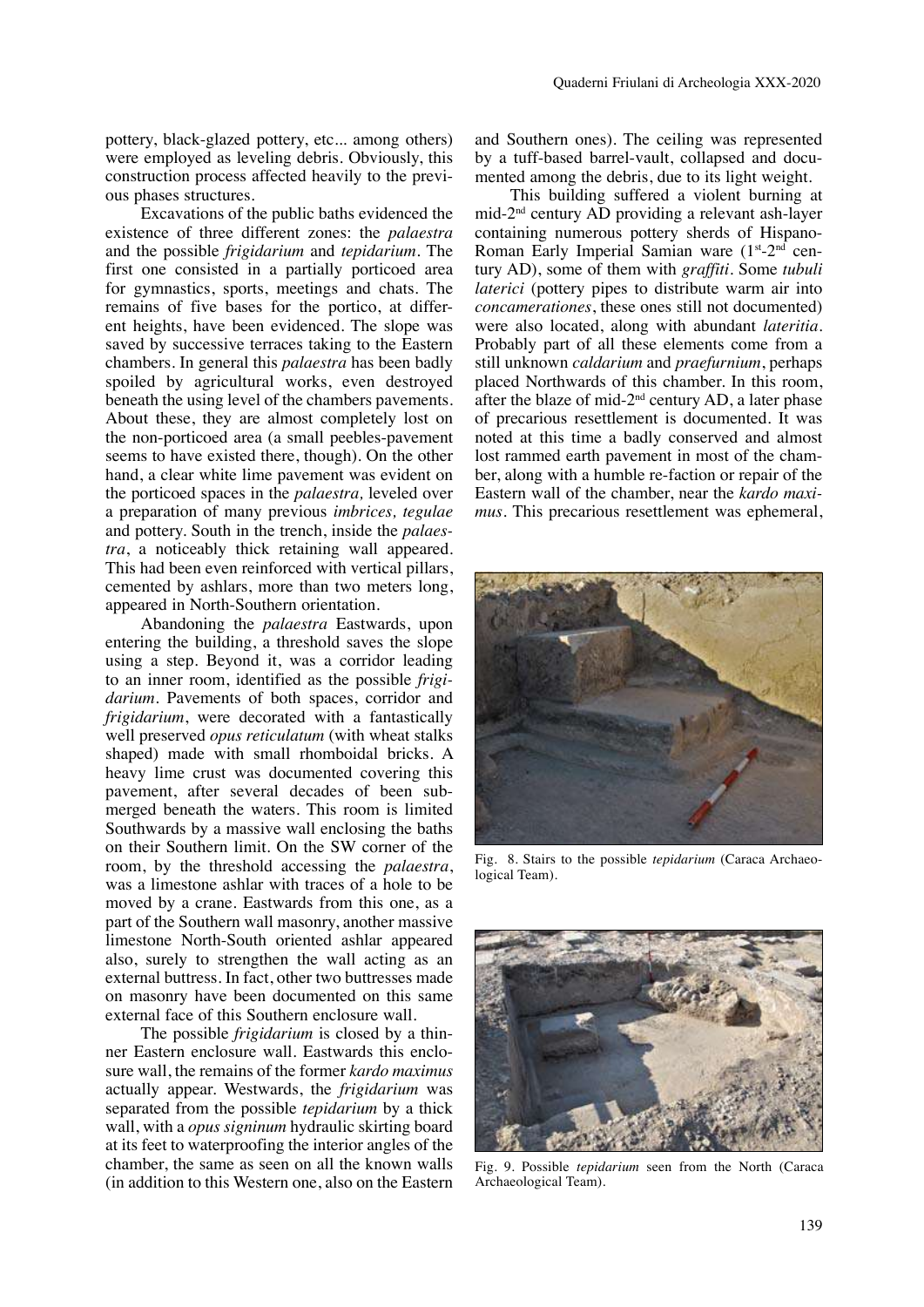according to the attached materials short range: from  $2<sup>nd</sup>$  half of  $2<sup>nd</sup>$  century to the early  $3<sup>rd</sup>$  century AD. Whatever the case, this re-occupation level was also destroyed by another major fire, that left a noticeable ash-layer. Certainly, on the brief precarious re-occupation settlement at late 2nd century AD this building had already lost its former public function.

The possible *tepidarium* is basically an apsidal structure based on thick *opus caementicium* walls, waterproofed with internal mortar render. On their external face, on Southern, Western and Northern sides, these walls were reinforced by massive limestone ashlars and one masonry wall, while a massive limestone ashlar acted as a buttress on the South-Western side of the apse, also. This apse is set to the West, so we could infer the existence of a span or opening from the yard of the *palaestra,*  especially since the find of the collapsed remains in *lapis specularis* over the ground. This chamber tends to be rectangular, although it actually narrows on its Western half, preparing the apsidal enclosure. Pavement and inner face of the walls were covered in *opus signinum*, including the characteristic hydraulic skirting board at its feet to waterproofing the interior angles of the chamber. Here again was clearly documented the presence of the lime crust referred above, as a result of a long time underwater. The chamber was accessible from the North through a massive limestone blocks stair. Today two of them still maintain their original position, while a third one appeared moved to the chamber's centre. Also here is very noticeable the massive burning on mid-2nd century AD, leaving a thick layer of ashes. Among the materials found here, the highlights would be an *acus crinalis,* a token in bone, abundant pottery sherds of Early Imperial Spanish Samian ware (both decorated and not) or blue ribbed glass. On the other hand, many *lateritium* and *stucco* cornices, coming from the superior parts of the walls, were also documented. Finally, also here a precarious or squatter re-occupation settlement was detected over the burning traces of the mid-2<sup>nd</sup> century AD. Again, the construction of a heavily damaged level of rammed earth (mixed with lime to reinforce it) as a using surface, was documented. However, again on this chamber this later phase met a short life, being destroyed by a second fire, clearly documented in a relevant ash-layer.

## **CONCLUSIONS**

Even if this is an incipient research project, the advance in the scientific knowledge of the city and its territory, we can assure, is undoubtedly

noticeable. We already know a significant proportion of its urban plan, demonstrating the civic and monumental entity this *civitas* held. Special relevance, on this sense, took the verification of the existence of a *forum*, providing by itself the category of *municipium* to this urban settlement. Equally, the presence of an aqueduct shows the need of supply to a highly populated settlement, in terms of cultivation, industry, leisure or human consumption, in addition of political and social prestige for the community in the Hispano-Roman context. Finally, this intervention means, in terms of methodology, an actual useful test with the archaeological excavation techniques of the Georadar survey results. There are still many challenges for the future, such as to know the territory of the Roman *Caraca*, its role on the Roman road *Complutum*-*Carthago Nova* or the exploitation of the natural resources. On the other hand, it is our aim to know the pre-Roman background and settlement and the causes of its enigmatic ending at late- $2<sup>nd</sup>$  or early-3<sup>rd</sup> centuries AD. We hope to find new evidences on the years to come in order to solve all these open questions thanks to an interdisciplinary research. Finally, it is highly gratifying to feel the enthusiast support from the local community, who has assumed plenty the Heritage as a part of its own identity and Future. In this sense, the Driebes City Hall and local neighbours have already started to organize different events to divulgate the archaeological researching works.

#### **ACKNOWLEDGMENTS**

These researches have been funded by the Regional Government of Castilla-La Mancha (File numbers research: 16.1448 and 170734 P1 and 180358-P1), the provincial government of Guadalajara (File number research: 18.2054- P1) and the city hall of Driebes, Association of Friends of the Museum of Guadalajara and Association of Women of Brea de Tajo. They were also members of the research team: E. Martín, G. García, M. Á. Rodríguez, M. Á. Perucha and J. F. Mediato (I.G.M.E. /U. Francisco de Vitoria), A. Castillo (U. C. M.), D. Méndez (Revives), H. Gimeno and A. Alvar (Centre CIL II Alcalá), J. Vallés and M. Á. Maté (CAI-Archeometry-U.C.M.), J. Sánchez, D. Cordero, J. M. Higueras.

On the other hand, we would like to express our gratitude, because of their invaluable help, to Antonio Dávila and Teresa Sagardoy (JCCM), Plácido Ballesteros (Diputación de Guadalajara), Fernando Aguado and Miguel Ángel Cuadrado (Museo de Guadalajara) and Begoña Serrano (Arqueóloga).